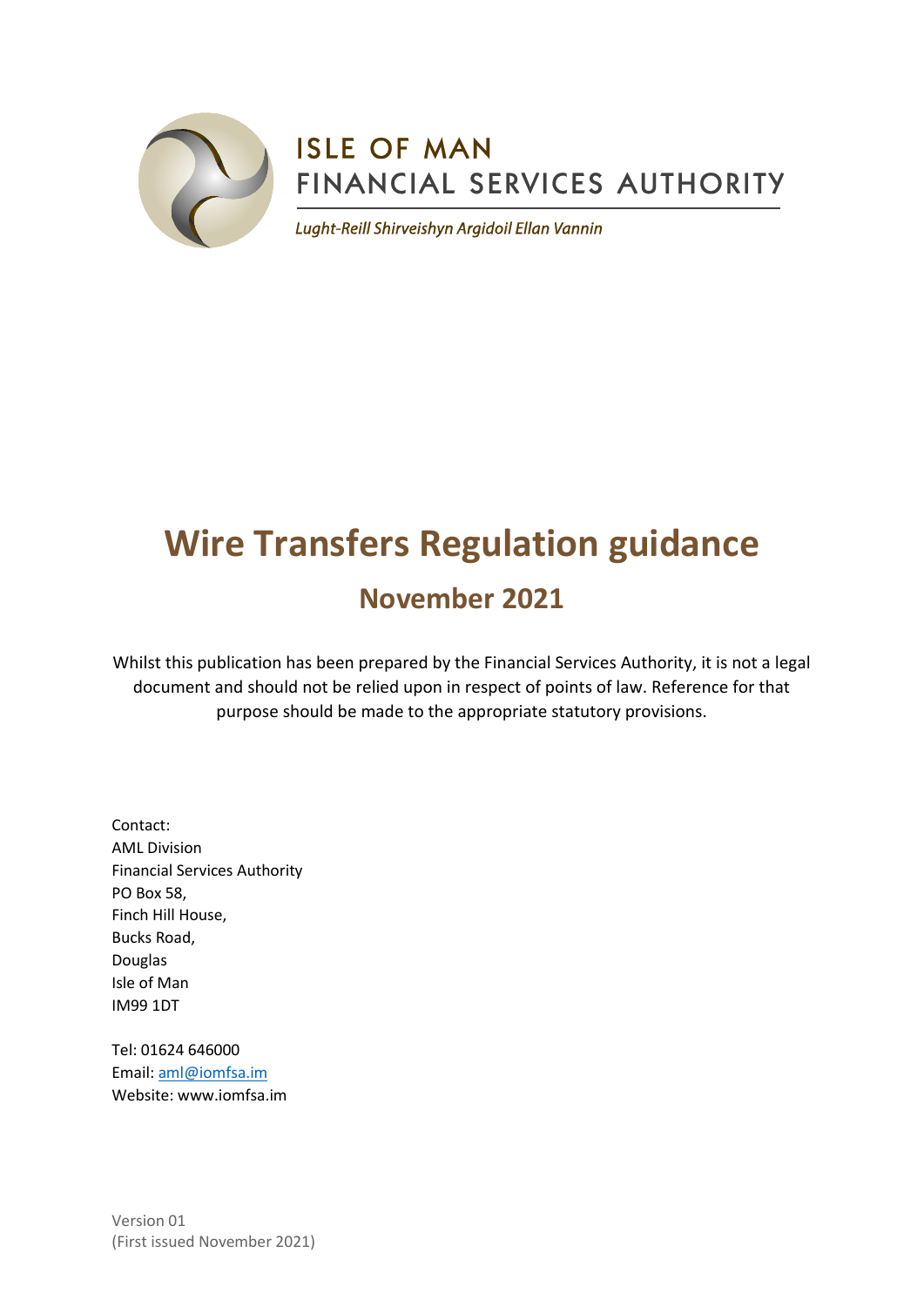## **Contents**

| 2. |     |  |  |  |
|----|-----|--|--|--|
| 3. |     |  |  |  |
| 4. |     |  |  |  |
|    |     |  |  |  |
|    | 4.2 |  |  |  |
|    | 4.3 |  |  |  |
|    | 4.4 |  |  |  |
|    |     |  |  |  |
| 5. |     |  |  |  |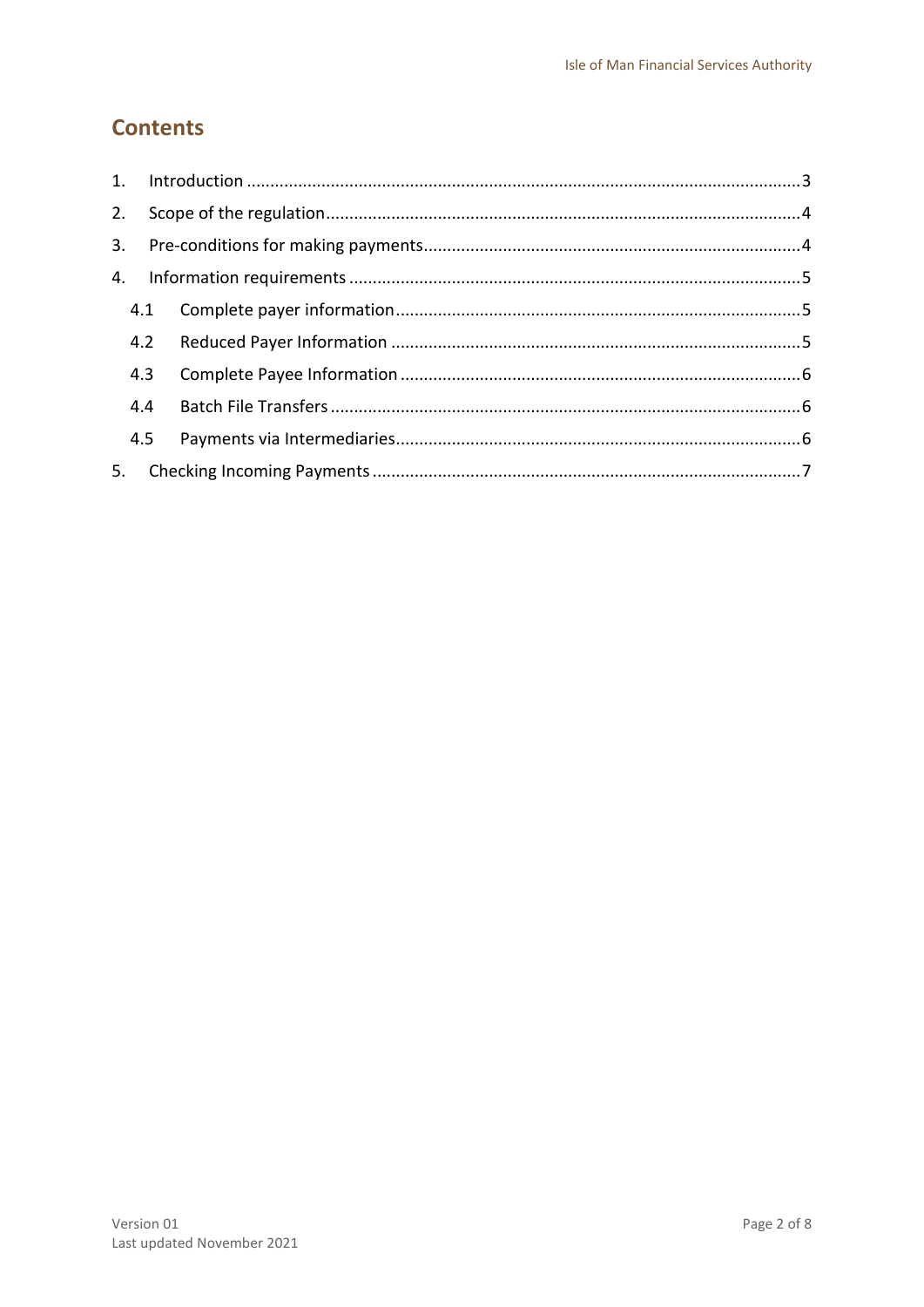### <span id="page-2-0"></span>**1. Introduction**

The Isle of Man is required to comply with [FATF Recommendation 16](https://www.fatf-gafi.org/) in relation to wire transfers. Prior to the UK's withdrawal from the European Union ("the EU"), the Island (along with the other Crown Dependencies) made the decision to apply (with appropriate modifications) the EU wire transfer requirements as part of the law of the Island. This allowed the Island to take advantage of the provision that provides for EU Member States to establish agreements with territories outside the EU with whom they share a monetary union and payment clearing systems for them to be treated as if they were part of the Member State concerned, so that reduced information requirements can apply to payments passing between that member state and its associated territory (but not between other Member States and that territory). In the case of the UK, such arrangements included the Isle of Man and the Channel Islands.

With effect from 26 June 2017, the EU strengthened their legislation to prevent electronic transfers of funds ("wire transfers") being abused for money laundering or the financing of terrorism, when Regulation [\(EU\) 2015/847](https://eur-lex.europa.eu/legal-content/EN/TXT/?uri=celex%3A32015R0847) ("the Regulation") repealed and replaced Regulation [\(EU\) No 1781/2006.](https://eur-lex.europa.eu/legal-content/en/ALL/?uri=CELEX%3A32006R1781) It was published in the Official Journal of the European Union (OJ L 141) on 5 June 2015.

In order for wire transfers between the Island and the UK to be treated as if they were transfers within the UK, Regulation (EU) 2015/847 was applied (with appropriate modifications) as part of the law of the Island by the [European Union \(Information](https://www.tynwald.org.im/links/tls/SD/2016a/2016-SD-0349.pdf)  Accompanying [Transfers of Funds\) Order 2016](https://www.tynwald.org.im/links/tls/SD/2016a/2016-SD-0349.pdf) as amended by the [European Union](https://www.tynwald.org.im/business/opqp/sittings/Tynwald%2020162018/2017-SD-0182.pdf)  [\(Information Accompanying Transfers of Funds\) \(Amendment\) Order 2017.](https://www.tynwald.org.im/business/opqp/sittings/Tynwald%2020162018/2017-SD-0182.pdf) The text of the EU Regulation as modified in its application to the Island is attached to the amendment Order. The [Information Accompanying Transfers of Funds Regulations 2016](https://www.tynwald.org.im/links/tls/SD/2016a/2016-SD-0350.pdf) were made to implement the Order. These Isle of Man Regulations contain enforcement provisions and sanctions for non-compliance, and came into force on 26 June 2017. Certain terms used in this guidance are defined in these Isle of Man regulations.

References to the British Islands in this guidance are to an area that comprises the United Kingdom, the Bailiwick of Guernsey, the Bailiwick of Jersey and the Isle of Man. To ensure that the data protection position is beyond any doubt, it may be advisable for a payer Payment Services Provider ("PSP") to ensure that terms and conditions of business include reference to the information that will be provided.

The Regulation requires the ordering financial institution to ensure that all wire transfers carry specified information about the originator (Payer) who gives the instruction for the payment to be made and the Payee who receives the payment. The core requirement is that the Payer information consists of name, address, account number, official personal document number, customer identification number or date and place of birth; and that the Payee information consists of name and account number. There are also requirements imposed on any intermediary PSP. However, there are a number of permitted variations and concessions which are set out in this guidance.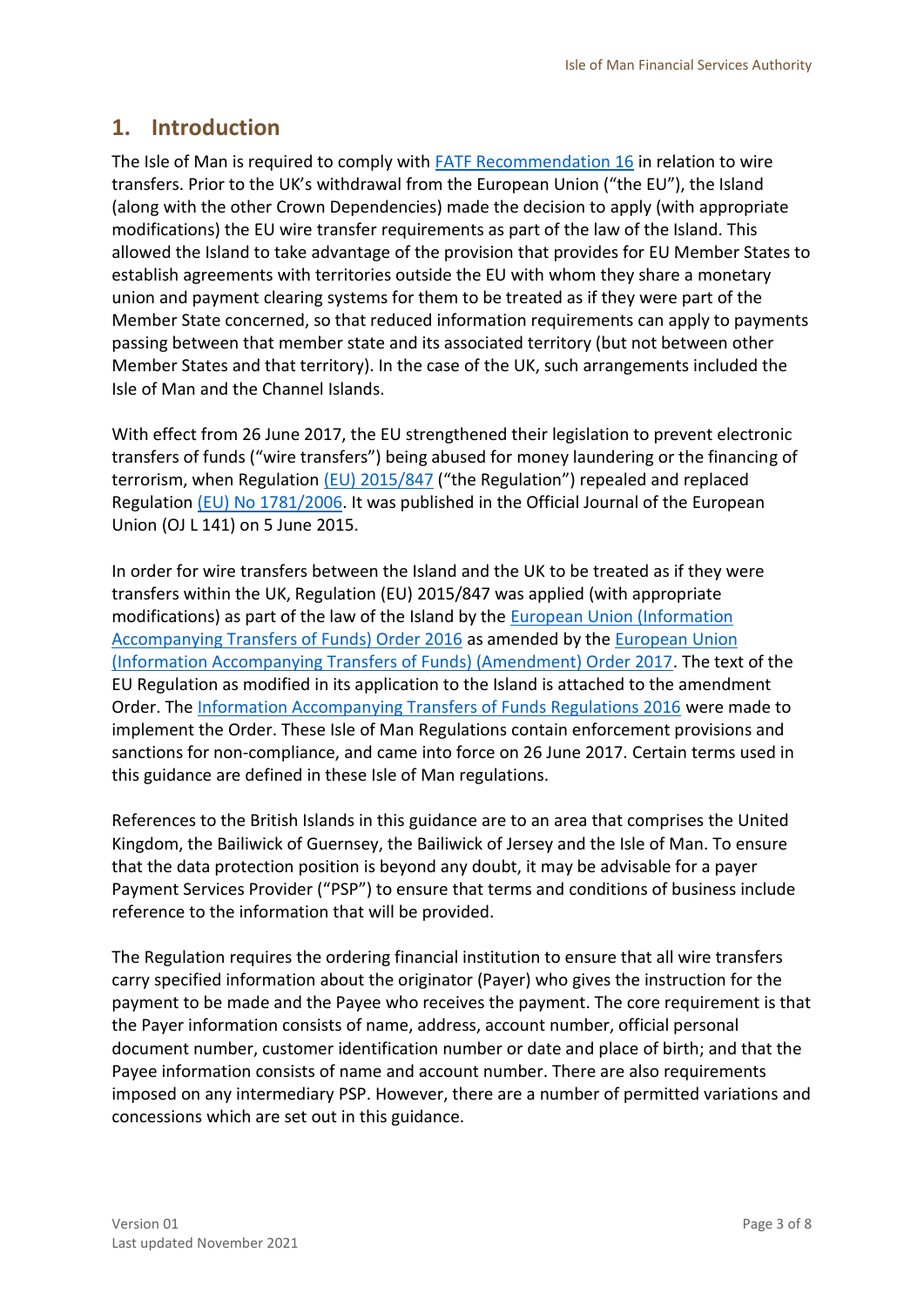Despite the UK's withdrawal from the EU, the situation between the UK and the Crown Dependencies remains unaltered, therefore the Manx legislation has not needed to be amended or replaced.

## <span id="page-3-0"></span>**2. Scope of the regulation**

The Regulation is widely drawn and intended to cover all types of funds transfer falling within its definition as made "by electronic means" other than those specifically exempted wholly or partially by the Regulation. For PSPs based in the British Islands it therefore includes, but is not necessarily limited to, international payment transfers made via SWIFT, including various Euro payment systems, and domestic transfers via CHAPS and BACS.

The Regulation specifically exempts transfers where both Payer and Payee are PSPs acting on their own behalf, i.e. this will apply to MT 200 series payments via SWIFT. This exemption will include MT 400 and MT 700 series messages when they are used to settle trade finance obligations between banks.

The UK credit clearing system is out of scope of the Regulation as it is paper based and hence transfers are not carried out "by electronic means". Cash and cheque deposits over the counter via bank giro credits are not therefore affected by the Regulation.

# <span id="page-3-1"></span>**3. Pre-conditions for making payments**

Relevant persons must ensure that the Payer information conveyed in the payment relating to account holding customers is accurate and has been verified. The verification requirement is deemed to be met for account holding customers of the relevant person whose identity has been appropriately verified in accordance with th[e Anti-Money](https://www.iomfsa.im/amlcft/amlcft-requirements-and-guidance/)  [Laundering and Countering the Financing of Terrorism Code](https://www.iomfsa.im/amlcft/amlcft-requirements-and-guidance/) 2019 ("the Code"). No further verification of such account holders is required, although relevant persons may wish to exercise discretion to do so in individual cases.

Before undertaking one-off payments in excess of €1,000 on the instructions of individuals whose identity have not been appropriately verified in accordance with the Code a relevant person must verify identity and either date of birth or address in accordance with Article 4.4 of the Regulation. Evidence of verification undertaken in accordance with Article 4.4 must be retained with the customer information in accordance with record keeping requirements under part 8 of the Code, guidance regarding these requirements can be found in chapter 6 of th[e Anti-Money Laundering and Countering the Financing of Terrorism Handbook.](https://www.iomfsa.im/amlcft/amlcft-requirements-and-guidance/) For transfers of €1,000 and under by individuals whose identity has not been appropriately verified in accordance with the Code relevant persons are not required by the Regulation to verify the Payer's identification, except when several transactions are carried out which appear to be linked and exceed €1,000. N.B., even in cases where the Regulation does not require verification, the customer information must be obtained and it may be advisable for the relevant person to verify the identity of the Payer in all cases.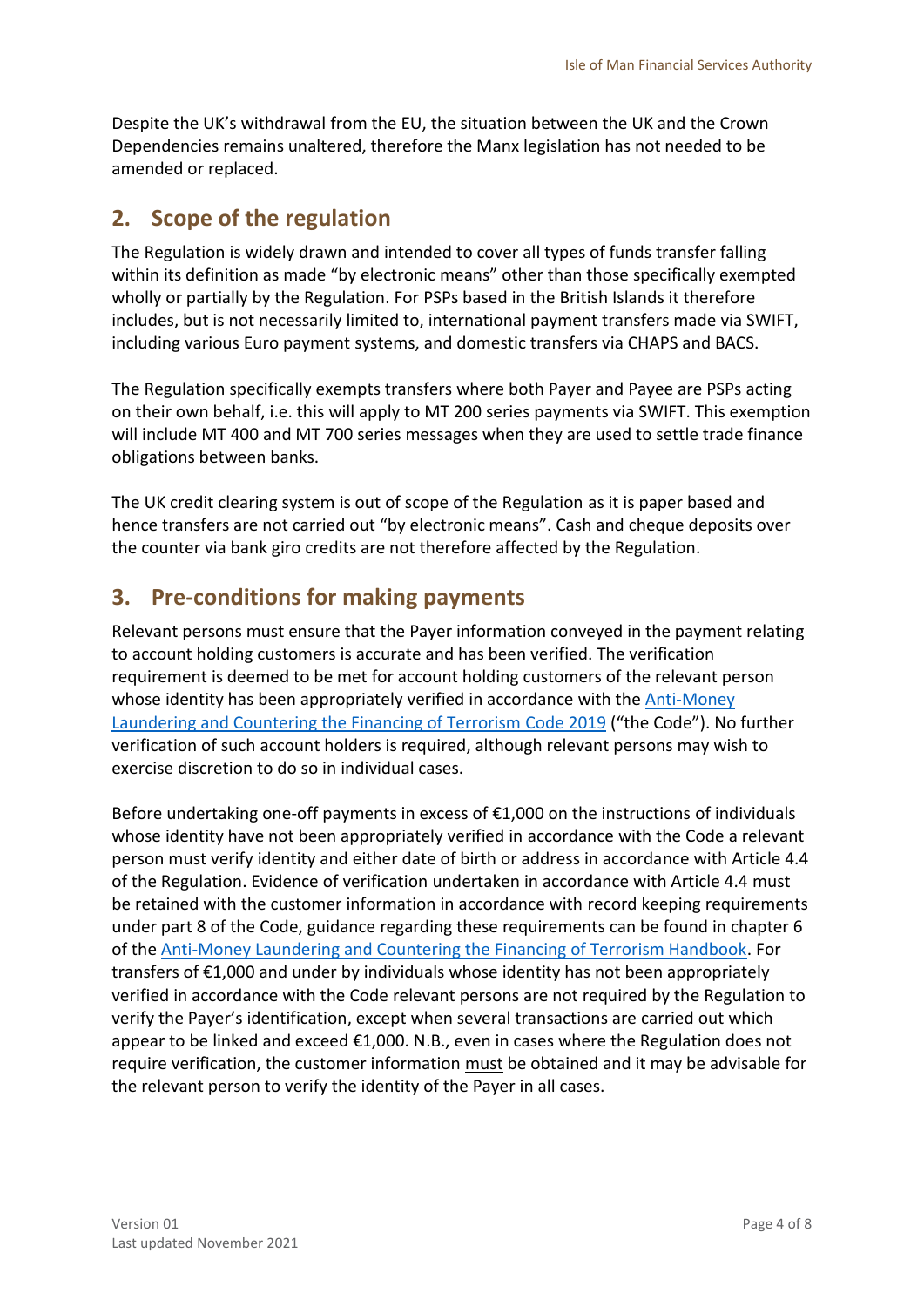## <span id="page-4-0"></span>**4. Information requirements**

#### <span id="page-4-1"></span>**4.1 Complete payer information**

Except as permitted below, complete Payer information must accompany all wire transfers. Effectively, the complete requirement applies where the destination PSP is located in a jurisdiction outside the British Islands. Complete Payer information consists of: name, address and account number.

- Where the payment is not made from a payment account, the requirement for an account number must be substituted by a unique transaction identifier which permits the payment to be traced back to the Payer. The Regulation defines a unique transaction identifier as "a combination of letters, numbers or symbols, determined by the PSP, in accordance with the protocols of the payment and settlement systems or messaging systems used for the transfer of funds, which permits the traceability of the transaction back to the payer and the payee."
- The extent of the information supplied in each field will be subject to the conventions of the messaging system in question and is not prescribed in detail in the Regulation.
- The account number could be, but is not required to be, expressed as the IBAN (International Bank Account Number).
- Where a bank is itself the Payer, as will sometimes be the case even for SWIFT MT 102 and 103 messages, this guidance considers that supplying the Bank Identifier Code (BIC) constitutes complete Payer information for the purposes of the Regulation, although it is also preferable for the account number to be included where available. The same applies to Business Entity Identifiers (BEIs), although in that case the account number should always be included. As the use of BICs and BEIs is not specified in the Regulation, there may be requests from Payee PSPs for address information.

Where suspicious activity is identified an internal disclosure must be made to the MLRO. Please refer to chapter 5 of the Handbook for further details of the Island's suspicious activity reporting regime.

A table showing the information needed for different types of payment can be found at 4.3 of this document.

#### <span id="page-4-2"></span>**4.2 Reduced Payer Information**

Where the PSPs of both the Payer and Payee are located within the British Islands, wire transfers need be accompanied only by the Payer's account number or by a unique transaction identifier which permits the transaction to be traced back to the Payer.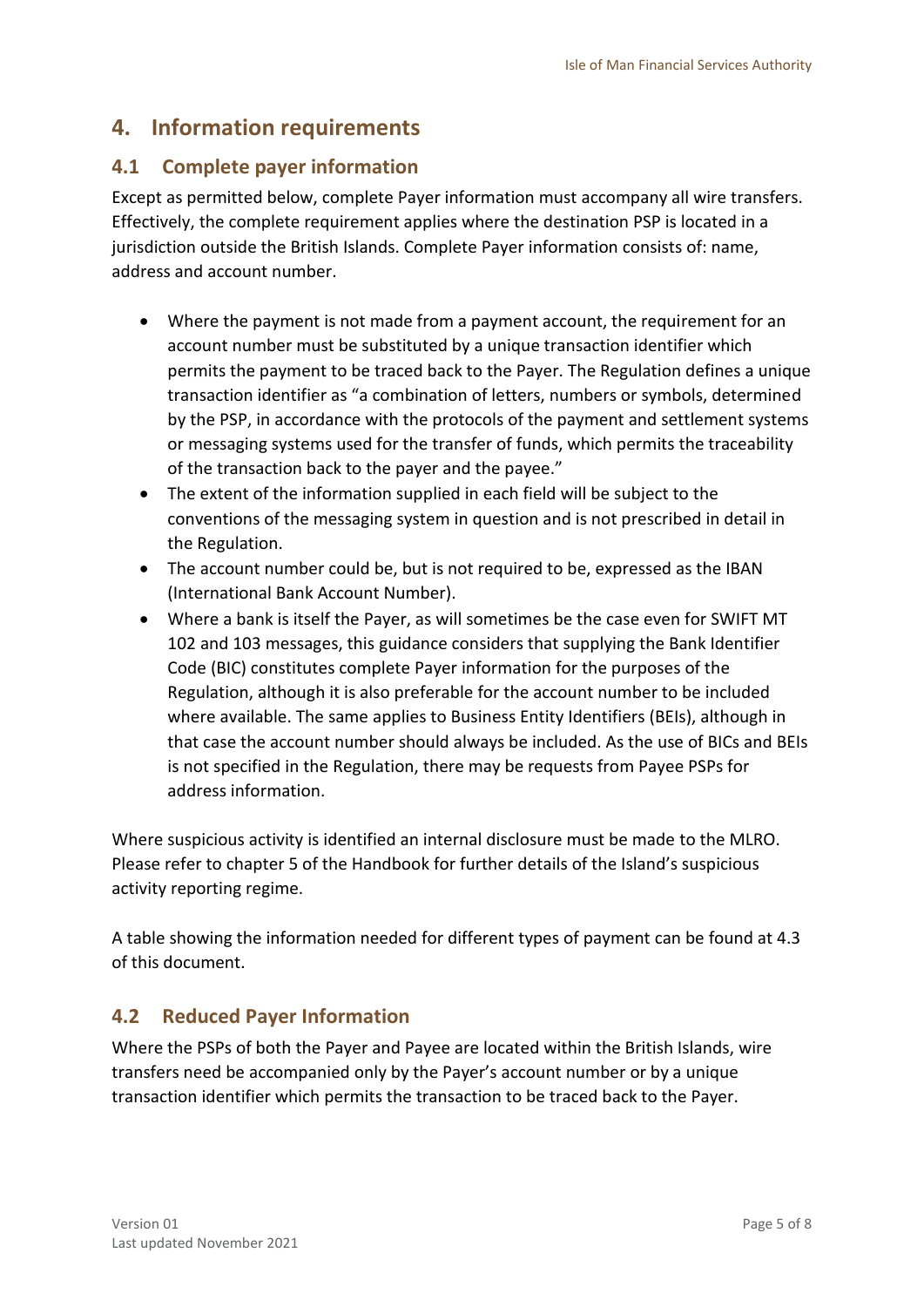However, if requested by the Payee's PSP, complete information must be provided by the Payer's PSP within 3 working days, starting the day after the request is received by the Payer's PSP. ("Working days" is as defined in the jurisdiction of the Payer's PSP).

A table showing the information needed for different types of payment can be found at 4.3 of this document.

#### <span id="page-5-0"></span>**4.3 Complete Payee Information**

Except as permitted below, complete Payee information must accompany all wire transfers. Effectively, the complete requirement applies where the destination PSP is located in a jurisdiction outside the British Islands. Complete Payee information consists of: name and account number.

Where the payment is not made from a payment account, the requirement for an account number must be substituted by a unique transaction identifier which permits the payment to be traced back to the Payee.

| Payment type                 | Payer                 | Payee                 |
|------------------------------|-----------------------|-----------------------|
| Outside the British Islands, | Name                  | Name                  |
| over €1,000                  | Account               | Account               |
|                              | number/transaction ID | number/transaction ID |
|                              | Address*              |                       |
| Outside the British Islands, | Name                  | Name                  |
| under $£1,000$               | Account               | Account               |
|                              | number/transaction ID | number/transaction ID |
| Inside the British Islands   | Account               | Account               |
|                              | number/transaction ID | number/transaction ID |

A table detailing the information needed for different types of payment is below:

\*Or official personal document number, customer identification number of date and place of birth.

#### <span id="page-5-1"></span>**4.4 Batch File Transfers**

A hybrid complete/reduced requirement applies to batch file transfers from a single Payer to multiple Payees outside the British Islands in that the individual transfers within the batch need carry only the Payer's account number or a unique identifier along with complete Payee information, provided that the batch file itself contains complete Payer information.

#### <span id="page-5-2"></span>**4.5 Payments via Intermediaries**

Intermediary PSPs must ensure that all information received on the Payer and the Payee which accompanies a wire transfer is retained with the transfer. A requirement to detect "missing information" (see Checking Incoming Payments) applies in the same way as for transfers of funds received direct by the Payee PSP.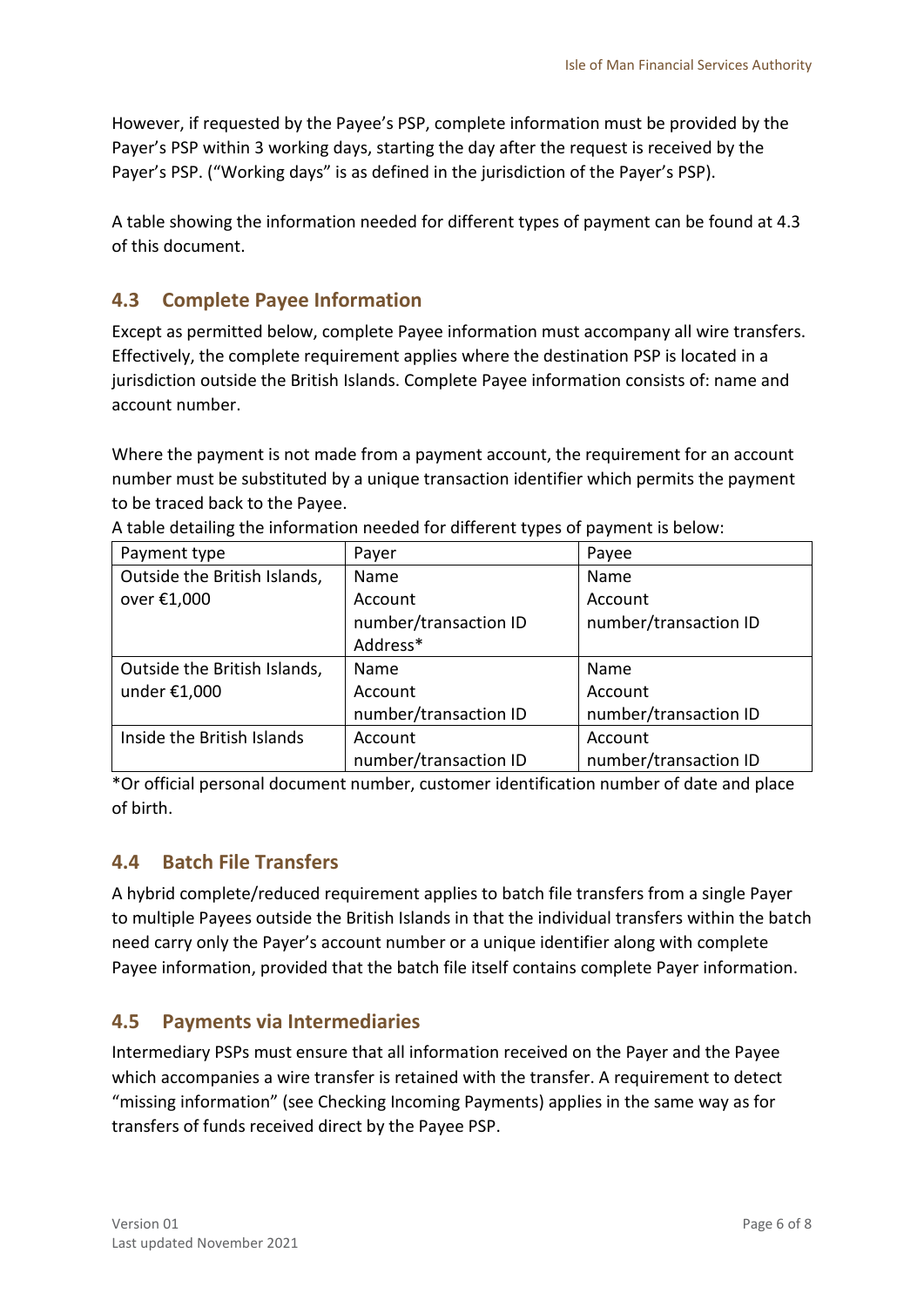# <span id="page-6-0"></span>**5. Checking Incoming Payments**

Relevant persons must have effective risk based procedures for checking that incoming wire transfers are compliant with the relevant information requirement. These procedures must include, where appropriate, post event monitoring or real time monitoring in order to detect whether the required information on the payer or payee is missing. Additionally, the Regulation requires PSPs to take remedial action when they become aware that an incoming payment is not compliant.

Relevant persons must therefore subject incoming payment traffic to an appropriate level of random sampling to detect non-compliant payments. This sampling should be risk based, for example:

- the sampling could be restricted to payments emanating from PSPs outside the British Islands where the complete information requirement applies;
- the sampling could be weighted towards non FATF member jurisdictions, particularly those deemed higher risk under a PSP's own country risk assessment, or by reference to external sources such as Transparency International, or FATF or IMF country reviews;
- it may be prudent to focus more heavily on transfers from those Payer PSPs who are identified by such sampling as having previously failed to comply with the relevant information requirement;
- other specific measures might be considered, e.g. checking, at the point of payment delivery, that Payer information is compliant and meaningful on all transfers that are collected in cash by Payees on a "Pay on application and identification" basis.

If a relevant person becomes aware in the course of processing a payment that it contains meaningless or incomplete information, under the terms of Article 8(1) of the Regulation it should either reject the transfer or ask for complete information on the Payer. In addition, in such cases, a relevant person is required to take any necessary action to comply with any applicable law or provisions relating to money laundering and terrorist financing. As per paragraph 4 of the Code, relevant persons must also comply with their own internal procedures and controls. This includes considering whether this meaningless or incomplete information constitutes unusual or suspicious activity, and if so making a report to the MLRO. Please refer to chapter 5 of the Handbook for further details of the Island's suspicious activity reporting regime.

Where a relevant person becomes aware subsequent to processing the payment that it contains meaningless or incomplete information either as a result of random checking or other monitoring mechanisms under its risk based approach, it must:

- seek the necessary information on the Payer and/or Payee; and/or,
- take any necessary action under any applicable law, regulation or administrative provisions relating to money laundering or terrorist financing.